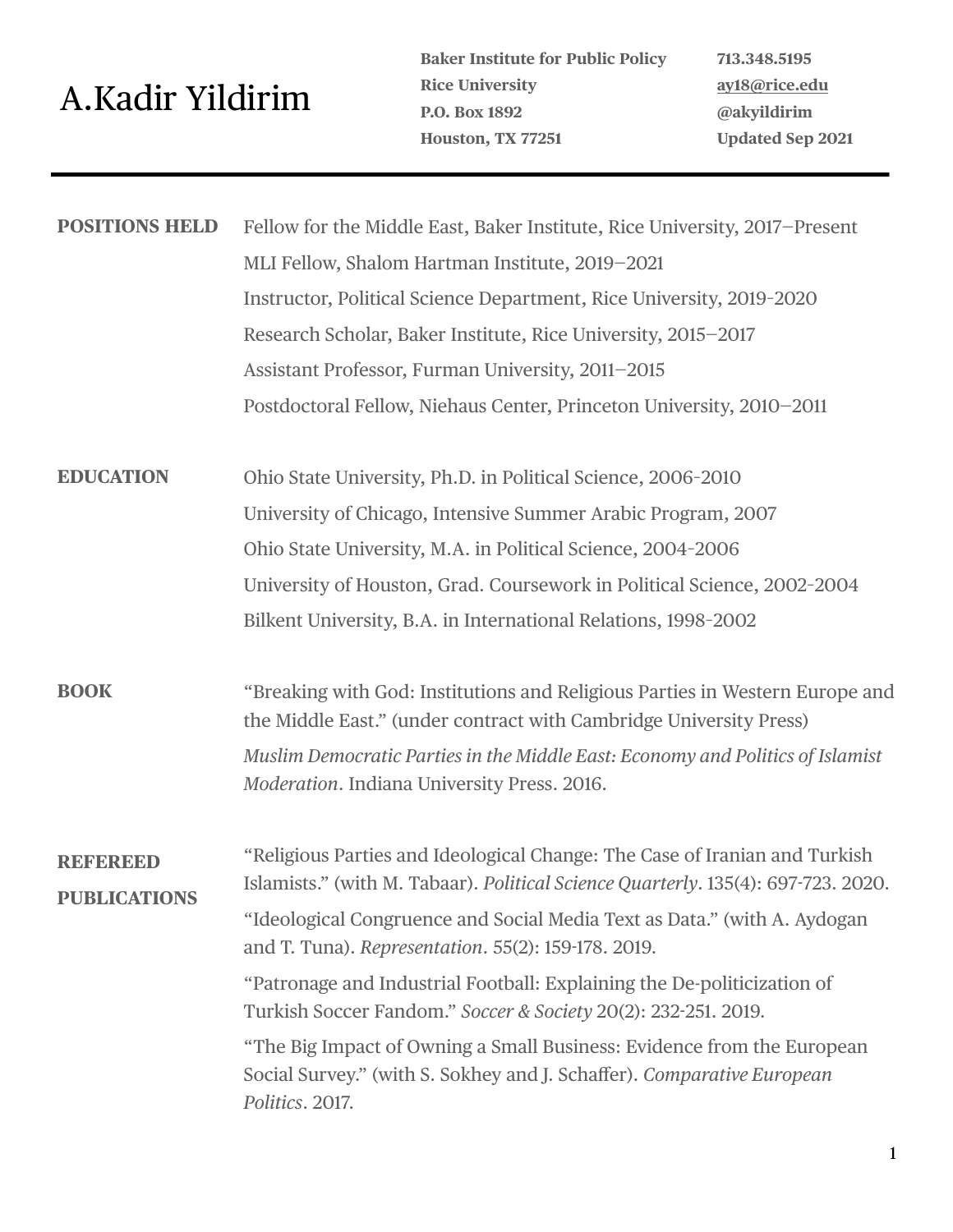|                                     | "Between Anti-Westernism and Development: Political Islam and<br>Environmentalism." Middle Eastern Studies 52(2): 215-232. 2016.<br>"Bending with the Wind: Revisiting Islamist Parties' Electoral Dilemma."<br>(with C. Lancaster) Politics and Religion 8(3): 588-613. 2015. |
|-------------------------------------|--------------------------------------------------------------------------------------------------------------------------------------------------------------------------------------------------------------------------------------------------------------------------------|
|                                     | "Globalization, Political Islam, and Moderation: The Case of Muslim<br>Democratic Parties." Sociology of Islam 3(1-2): 76-106. 2015.                                                                                                                                           |
|                                     | "Islamist Moderation in Perspective: Comparative Analysis of the<br>Moderation of Islamist and Western Communist Parties." (with S. Karakaya)<br>Democratization 20(7): 1322-1349. 2013.                                                                                       |
|                                     | "Economic Liberalization and Political Moderation: The Case of Anti-System<br>Parties." (with S. Sokhey) Party Politics 19 (2): 230-255. 2013.                                                                                                                                 |
|                                     | "New Democrats: Religious Actors, Social Change and Democratic<br>Consolidation in Turkey." Contemporary Islam 7(3): 311-331. 2013.                                                                                                                                            |
|                                     | "The Political Economy of Turkey's Eastern Turn: An Empirical Analysis of<br>Erdogan's State Visits." (with F. Ekmekci) Romanian Journal of Political<br>Science 13 (1): 52-75. 2013.                                                                                          |
|                                     | "The AKP and the Eastern Turn (?) of Turkey: An Economic Analysis." (with<br>F. Ekmekci) USAK Yearbook of International Politics and International<br>Relations 5: 37-60. 2012                                                                                                 |
|                                     | "Muslim Democratic Parties in Turkey, Egypt, and Morocco: An Economic<br>Explanation." Insight Turkey 11 (4): 65-76. 2009.                                                                                                                                                     |
| <b>OTHER</b><br><b>PUBLICATIONS</b> | "PJD & Economic Policymaking in Morocco." (With E. Zhang) Report, Baker<br>Institute for Public Policy, Aug 19, 2021.                                                                                                                                                          |
|                                     | "Islamist Reactions to the Biden Presidency in the Middle East." Issue Brief,<br>Baker Institute for Public Policy, Apr 13, 2021.                                                                                                                                              |
|                                     | "Islamist Responses to Arab Normalization Agreements with Israel." Issue<br>Brief, Baker Institute for Public Policy, Jan 28, 2021.                                                                                                                                            |
|                                     | Review of Islam, Authoritarianism, and Underdevelopment: A Global and<br>Historical Comparison (Cambridge University Press, 2019). Perspectives on<br>Politics. 2020.                                                                                                          |
|                                     | "What is the Role of Islam and Islamists in the Middle East?" in Seven Pillars:<br>What Really Causes Instability in the Middle East? (eds. Michael Rubin and                                                                                                                  |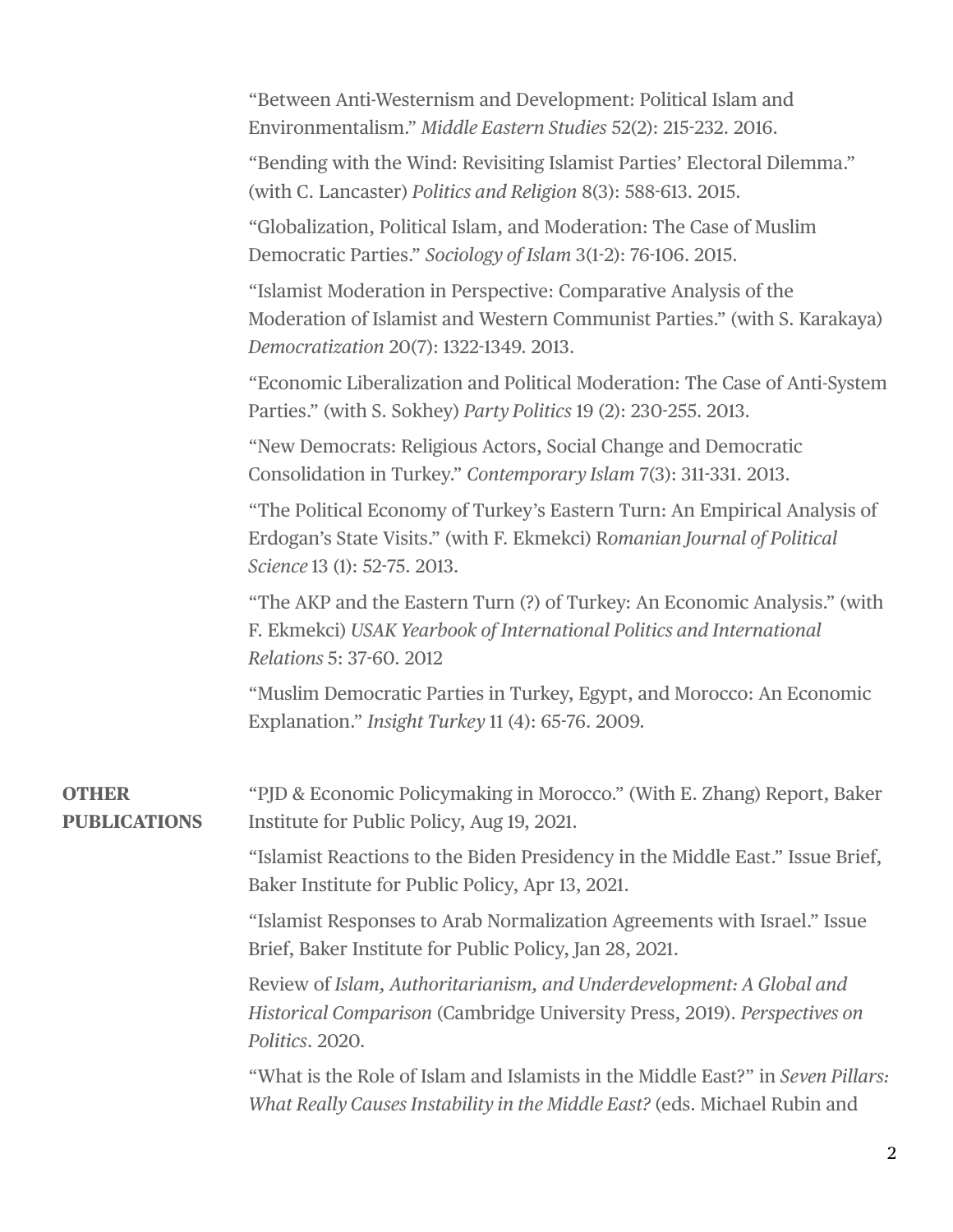Brian Katulis). AEI Press. pp.33-52. 2019. (book chapter)

"The Aftermath of the Arab Spring Protests: What a Public Opinion Survey Tells Us." (with M. McCain) Issue Brief, Baker Institute for Public Policy, Mar 21, 2019.

"The New Guardians of Religion: Islam and Authority in the Middle East." Policy Report, Baker Institute for Public Policy, Mar 12, 2019.

"Pluralism and Inclusion in the Post-Arab Spring World." Policy Report (ed.), Baker Institute for Public Policy, Jan 14, 2019.

"Inclusion in Post-2011 Kuwait." Policy Report (ed.), Baker Institute for Public Policy, Aug 13, 2018.

"PJD, Islam, and Governance." Policy Report (ed.), Baker Institute for Public Policy, Jun 3, 2018.

"Religion and Politics in post-2011 Tunisia." Policy Report (ed.), Baker Institute for Public Policy, May 1, 2018.

Review of Luca Ozzano and Francesco Cavatorta, eds., *Religiously Oriented Parties and Democratization* (New York: Routledge, 2014). Party Politics. 2017.

"Contemporary Turkish Politics." Policy Report, Baker Institute for Public Policy in collaboration with POMEPS, Dec 8, 2016.

"U.S. Engagement with Islamists." Issue Brief, Baker Institute for Public Policy, Dec 5, 2016.

"Military, Political Islam, and Future of Democracy in Egypt." *Insight Turkey* 15(4): 61-68. 2013.

Review of Ümit Cizre, ed., *Secular and Islamic Politics in Turkey: The Making of the Justice and Development Party* (New York: Routledge, 2008). *International Journal of Middle East Studies* 43 (2): 358-361. 2011.

| <b>UNDER REVIEW</b> | "Preaching Politics: How Political Contestation Affects Religious Authority in |
|---------------------|--------------------------------------------------------------------------------|
|                     | the Middle East."                                                              |
|                     |                                                                                |
|                     |                                                                                |

## "The Umma in the Time of Corona: Exploring Muslim Responses to the 2020 Global Pandemic." Luce Foundation (PI), \$90,000 — 2020-2021. "Religious Authority and U.S. Foreign Policy in the Middle East." Luce Foundation (PI), \$400,465 — 2017-2019. **GRANTS & HONORS**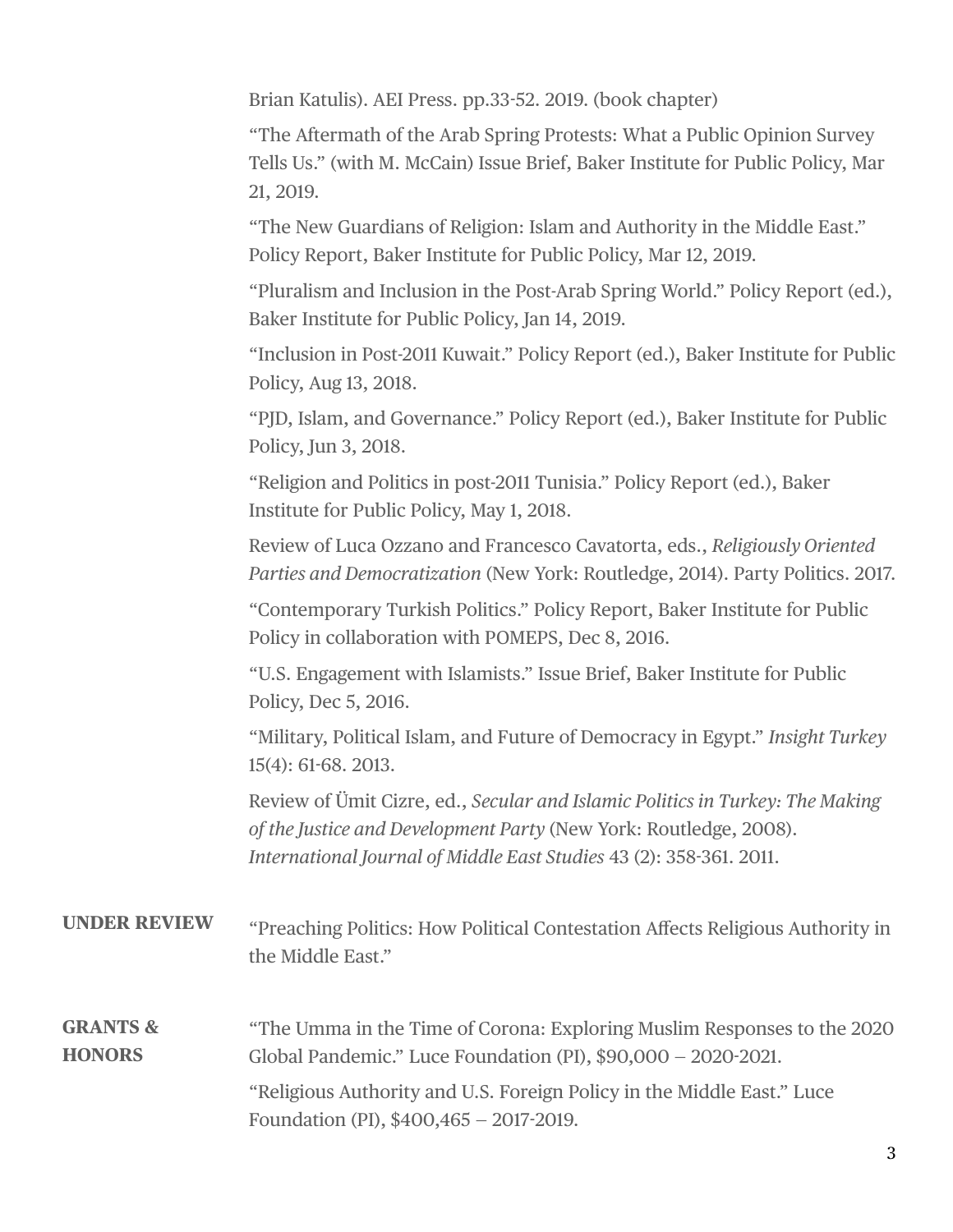|                       | "Confronting the Governance Crisis in MENA: Rewriting the Social Contract<br>Post-Arab Spring." Carnegie Corporation of New York (PI), \$598,653 -<br>2016-2018. |
|-----------------------|------------------------------------------------------------------------------------------------------------------------------------------------------------------|
|                       | Strategy & Policy Fellows Program, Smith Richardson Foundation (PI),<br>$$60,000 - 2016-2018$                                                                    |
|                       | "Political Christianity vs. Political Islam: Institutional Sources of<br>Moderation." IIIT (PI), \$2,250 - 2015-2016                                             |
|                       | Turkey Democracy Report, Demokrasi Denetcileri (PI), \$3,500 - 2015                                                                                              |
|                       | Furman Advantage Program, Furman University, 2012-2014                                                                                                           |
|                       | RPG Grant, Furman University, 2012                                                                                                                               |
|                       | Graduate Associate, Ohio State University, 2004-2010                                                                                                             |
|                       | Mershon Center Grant, 2009                                                                                                                                       |
|                       | James C. Cotting Research Abroad Grant, Ohio State University, 2008                                                                                              |
|                       | OIA Travel Grant, Ohio State University, 2008                                                                                                                    |
|                       | CAS International Travel Grant, Ohio State University, 2008                                                                                                      |
|                       | Alumni Grants for Grad. Research & Scholarship, Ohio State University, 2007                                                                                      |
|                       | Foreign Language Enhancement Program (FLEP) Fellowship, Ohio State<br>University, 2007                                                                           |
|                       | Teaching Assistant, University of Houston, 2002-2004                                                                                                             |
|                       | University Fellowship, Bilkent University, 1998-2002                                                                                                             |
| <b>OPINION PIECES</b> | "Will the Pandemic Spark a Religious Revival in the Muslim World?"<br>Washington Post, Apr 2, 2021 (with T. Masoud and P. Mandaville)                            |
|                       | "Will Joe Biden Pave a New Path for US-Turkey Relations?" Responsible<br>Statecraft, Jan 2, 2021.                                                                |
|                       | "Triumphalism in Hagia Sophia." Sada (Carnegie Endowment for<br>International Peace), Jul 29, 2020.                                                              |
|                       | "A Turning Point for Turkey's Opposition?" Sada (Carnegie Endowment for<br>International Peace), Apr 3, 2019.                                                    |
|                       | "Can Tunisia's Experiment Spur Democracy in the Region? It Depends on<br>the Economy." LSE Middle East Blog, Jan 2, 2019 (with A. Aydogan).                      |
|                       |                                                                                                                                                                  |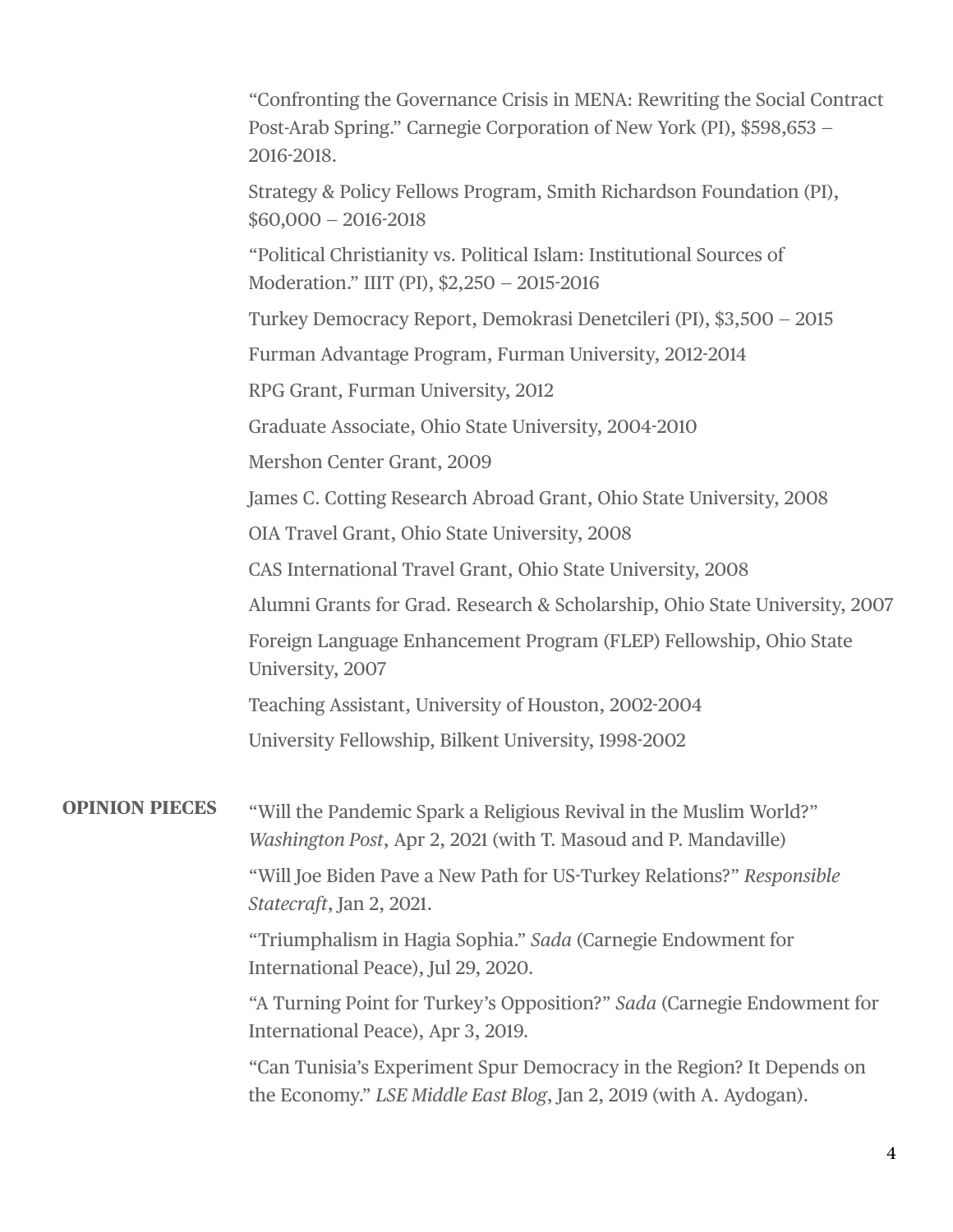"The Opposition's Moment? Turkey's Elections Produce a Divided Government." *Houston Chronicle*, Jun 26, 2018.

"The Next Challengers of US Role in the Middle East." *The Hill*, Jun 25, 2018 (with K. Ulrichsen).

"Erdogan's Persistent Popularity." *Sada* (Carnegie Endowment for International Peace), Jun 13, 2018.

"The Economic and Political Dissatisfaction Behind Tunisia's Protests." *Sada* (Carnegie Endowment for International Peace), Jan 23, 2018 (with A. Aydogan).

"What the Iran Sanctions Case in New York Means for Turkey and Erdogan." *Washington Post*, Dec 2, 2017.

"How Erdogan Won More Power But Lost Legitimacy in Turkey's Constitutional Referendum." *Washington Post*, Apr 20, 2017.

"Is There Still Hope for Turkish Democracy," *Washington Post*, Dec 8, 2016 (with Marc Lynch).

"Turkey's Impending Eastern Turn." *Sada* (Carnegie Endowment for International Peace), Aug 18, 2016.

"How Erdogan May Exploit Turkey's Failed Coup." *Washington Post*, Jul 20, 2016.

"Religion and the Middle East in U.S. Foreign Policy." *Huffington Post*, May 31, 2016.

"The Reality of Turkey's Pakistanization." *Huffington Post*, Mar 16, 2016.

"Why Turkey's Government is Threatening Academic Freedom." *Washington Post*, Jan 16, 2016.

"Why Aren't There Any Progressive Muslim Parties and Why That's a Problem." *Huffington Post*, Jan 11, 2016.

"The Tragic Fatalism of Islamic Revivalism." *Houston Chronicle*, Oct 5, 2015.

"Repeat Elections in Turkey: Erdogan's Hope for Survival." *Houston Chronicle*, Aug 26, 2015.

"Turkey's Kurdish Party at the Threshold." *Washington Post*, May 26, 2015.

"Clientelism 2.0 vs. Democracy in Erdogan's 'New Turkey'." *Washington Post*, Mar 13, 2015.

"Turkish Voters Face Tough Choice." *Greenville News*, Aug 8, 2014.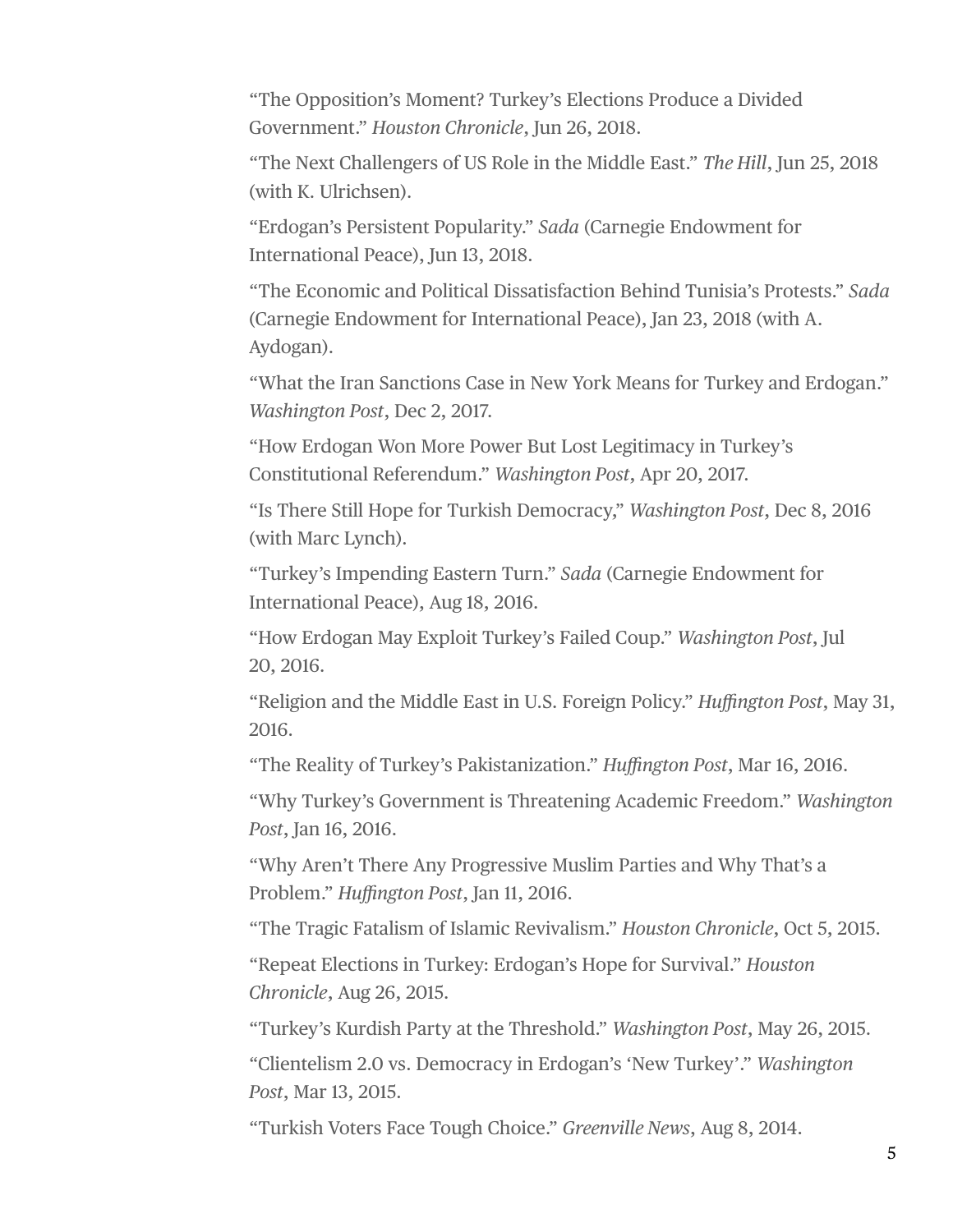"Turkey's Presidential Elections: What is at Stake?" *Al Jazeera*, Aug 6, 2014. "Turkey: Crackdown on the Opposition and Rule of Law." *Open Democracy*, Jul 28, 2014.

"The Slow Death of Turkish Higher Education." *Al Jazeera*, Jul 10, 2014. "Turkish Elections: Money and the Media." *Open Democracy,* Apr 8, 2014. "Turkey: The Road to a Democratic Future." *Al Jazeera*, Mar 26, 2014. "Opposition, the AKP and Democracy in Turkey." *Open Democracy*, Mar 21, 2014.

## **TALKS, WORKSHOPS, & CONFERENCES**

"Turkey: Navigating the Minefield," Houston Seminar, February 25, 2020. "The Land of Endless Wars: What Really Causes Instability in the Middle East?" American Enterprise Institute, January 8, 2020.

"Preaching Politics: How Politicization Undermines Religious Authority in the Middle East", Harvard University Kennedy School, Middle East Initiative Speaker Series, November 5, 2019.

"Religious Authority in the Middle East: Implications for U.S. Foreign Policy." Conference organized at the Carnegie Endowment for International Peace, Washington, D.C. Mar 19, 2019.

"Religion and Politics in the Middle East." Sheikh Lecture for Islamic Understanding, Oakland University, Oct 11, 2018.

"Building Pluralistic and Inclusive States Post-Arab Spring." Conference at George Washington University, Washington, D.C., Sep 13, 2018.

"Religion and U.S. Foreign Policy in the Middle East." Workshop at Baker Institute, May 14, 2018.

"Invoking God: Institutions and Religious Party Evolution in Western Europe and Middle East." Book workshop at Baker Institute, Apr 27, 2018.

"Pluralism and Inclusion in Post-2011 Jordan." Workshop in Amman, Jordan, May 7, 2018.

"Pluralism and Inclusion in Post-2011 Kuwait." Workshop in Kuwait City, Kuwait, May 5, 2018.

"PJD, Islam, and Governance in Post-2011 Morocco." Workshop in Ifrane, Morocco, Feb 20, 2018.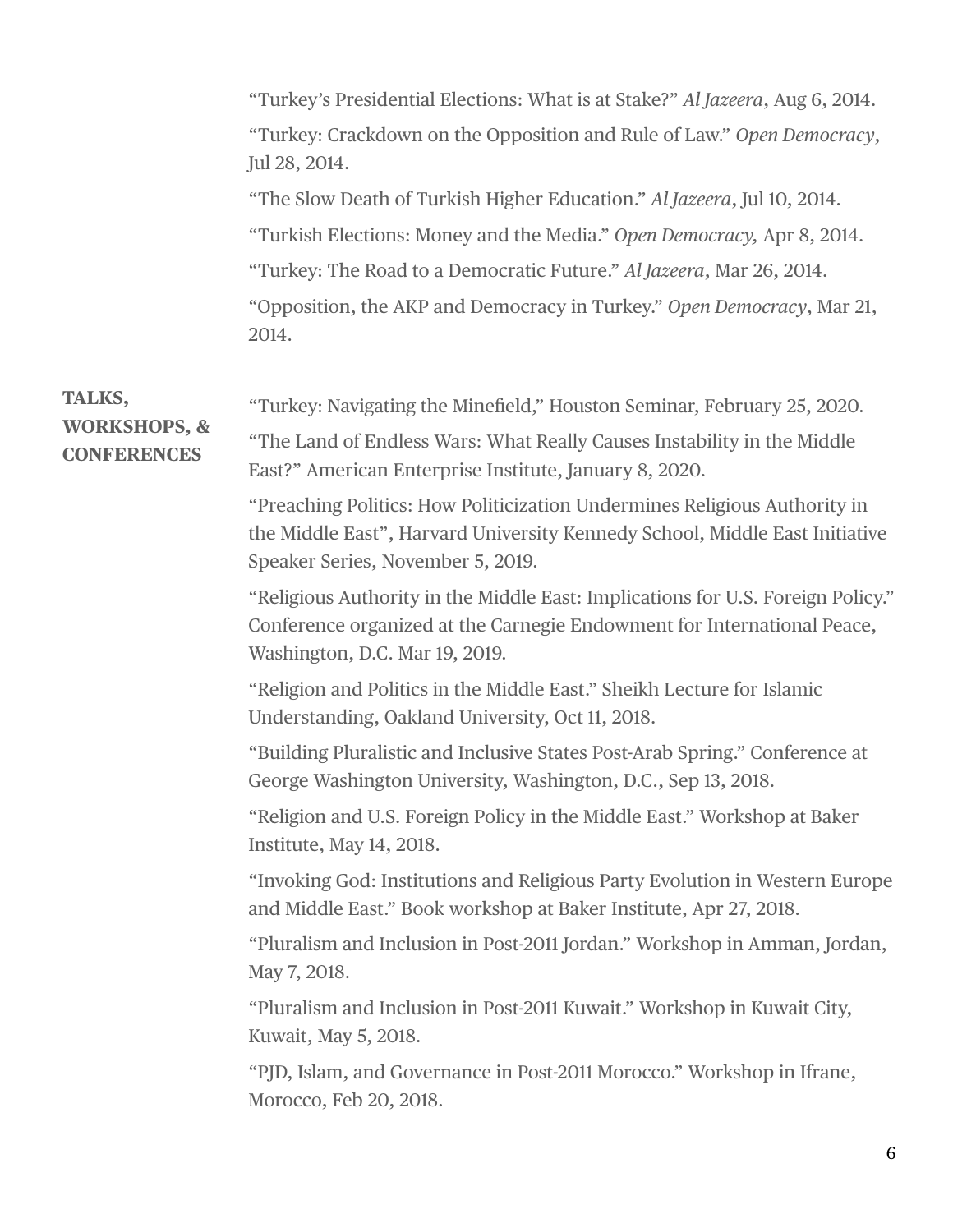"Islam and Politics in Post-2011 Tunisia." Workshop in Tunis, Tunisia, Feb 12, 2018.

"Building Pluralistic and Inclusive States Post-Arab Spring." Conference at American University of Beirut, Beirut, Lebanon, Feb 1-2, 2018.

Turkish Politics." Workshop at Baker Institute, Oct 14, 2016 (co-organized with Marc Lynch).

"Turkey at the Crossroads: Contemporary Debates and Future Scenarios." Invited Talk at Ohio University, Apr 13, 2017.

"Elite Competition, Threat Perception, and Ideological Change." Workshop at Arizona State University, Feb 16-17, 2017.

"Middle East Developments." Invited Talk at Rotary Club of Tryon, May 15, 2014, Tryon, NC.

"A Defining Moment in Turkey's Democratic History." Invited Talk at Columbia Rotary Club, Apr 12, 2014, Columbia, SC.

"Turkey's Challenges." Invited Talk at St. Louis Council on World Affairs, Mar 20, 2014, St. Louis, MO.

"Middle East Developments." Invited Talk at Hendersonville Rotary Club, Feb 25, 2014, Hendersonville, NC.

"Political Islam, Sacred and Freedom of Expression." Presentation at "Freedom of Expression vs. Respect for the Sacred" Conference at John Carroll University, Apr 13, 2013, Cleveland, OH.

"The Arab Spring: Prospects for Democratization." Invited Talk at Hendersonville Rotary Club, Feb 26, 2013, Hendersonville, NC.

"The Arab Spring: Prospects for Democratization." Invited Talk at High Noon, Feb 20, 2013, Greenville, SC.

"Peace in the Middle East." Invited Talk at St. Giles Presbyterian Church, Feb 11, 2013, Greenville, SC.

"The Gulen Movement and the Justice and Development Party: Religion and Democracy in Turkey." Department of Near Eastern Studies, Feb 28, 2011, Princeton University, Princeton, NJ.

"A Century of Turkish Democracy: Elites, Masses and Secularism." Invited Lecture, October 7, 2010, Chatham University, Pittsburgh, PA.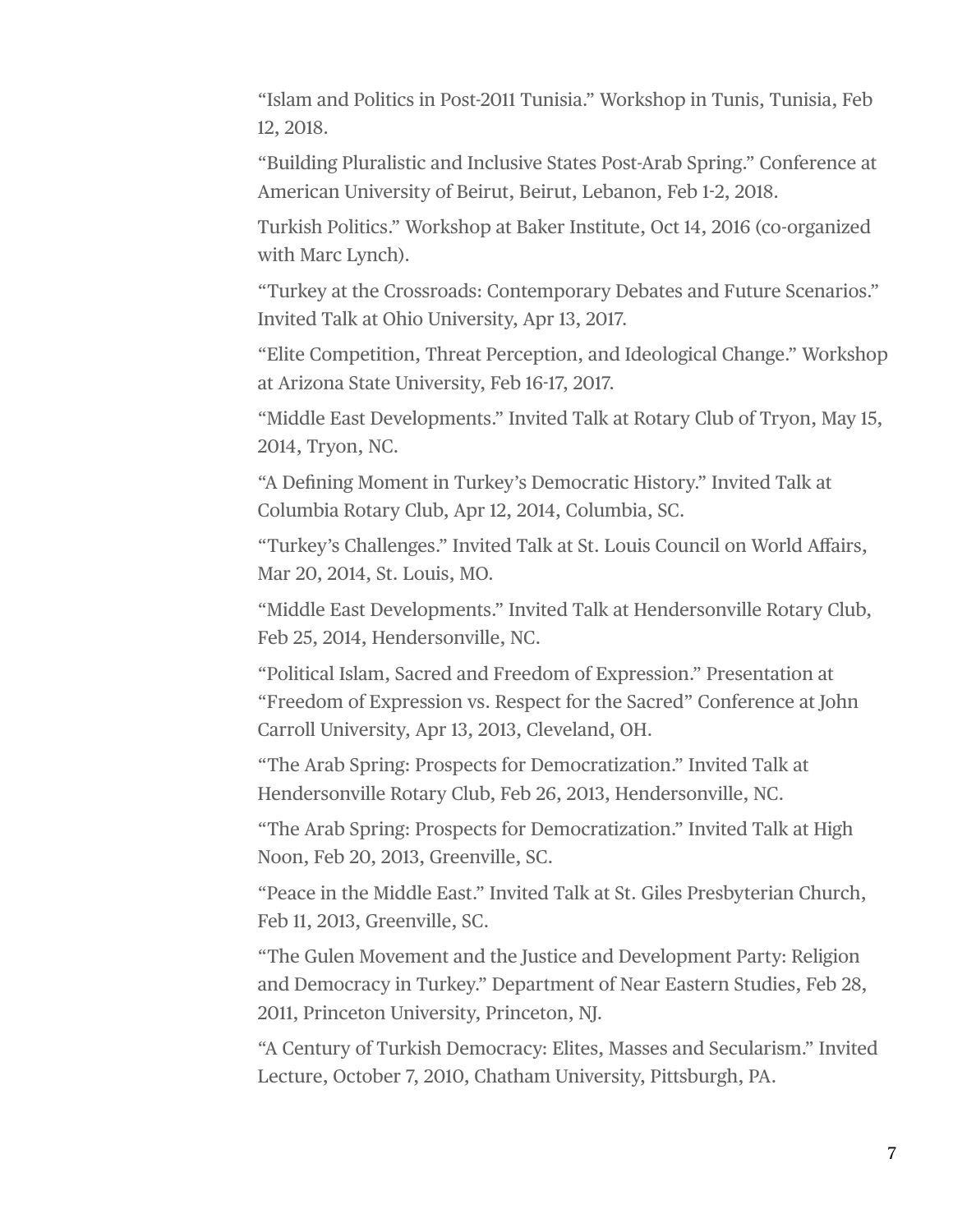| <b>PROFESSIONAL</b><br><b>SERVICE</b> | Editor, Digest of Middle East Studies.                                                                                                                                                                                                                                                                                                                                                                                                                                                                                                                                             |
|---------------------------------------|------------------------------------------------------------------------------------------------------------------------------------------------------------------------------------------------------------------------------------------------------------------------------------------------------------------------------------------------------------------------------------------------------------------------------------------------------------------------------------------------------------------------------------------------------------------------------------|
|                                       | Midwest Political Science Association (MPSA) - Section Chair for Middle East<br>Politics, 2018.                                                                                                                                                                                                                                                                                                                                                                                                                                                                                    |
|                                       | Reviewer for American Political Science Review, American Journal of<br>Political Science, World Politics, British Journal of Political Science,<br>European Journal of Political Research, Party Politics, Comparative Politics,<br>Political Research Quarterly, Politics & Religion, Mediterranean Politics,<br>Democratization, Turkish Studies, Insight Turkey, European Journal of<br>Economic and Political Studies, Muslim World Journal of Human Rights,<br>International Journal of Conflict Management, Indiana University Press, and<br><b>Temple University Press.</b> |
| <b>TEACHING</b>                       | <b>Introduction to World Politics</b>                                                                                                                                                                                                                                                                                                                                                                                                                                                                                                                                              |
|                                       | Politics of the Middle East                                                                                                                                                                                                                                                                                                                                                                                                                                                                                                                                                        |
|                                       | <b>Politics of Developing Nations</b>                                                                                                                                                                                                                                                                                                                                                                                                                                                                                                                                              |
|                                       | <b>Islam and Politics</b>                                                                                                                                                                                                                                                                                                                                                                                                                                                                                                                                                          |
|                                       | Arab-Israeli Conflict                                                                                                                                                                                                                                                                                                                                                                                                                                                                                                                                                              |
|                                       | Soccer and Society                                                                                                                                                                                                                                                                                                                                                                                                                                                                                                                                                                 |
|                                       | First Year Seminar: Islam, Women, and Media                                                                                                                                                                                                                                                                                                                                                                                                                                                                                                                                        |
| <b>FIELDWORK</b>                      | Lebanon, Feb-Mar 2018, Mar 2017                                                                                                                                                                                                                                                                                                                                                                                                                                                                                                                                                    |
|                                       | Tunisia, Feb 2018, Mar-Apr 2017                                                                                                                                                                                                                                                                                                                                                                                                                                                                                                                                                    |
|                                       | Morocco, Feb 2018, Dec 2009                                                                                                                                                                                                                                                                                                                                                                                                                                                                                                                                                        |
|                                       | USA, UK, Canada Apr-May 2017                                                                                                                                                                                                                                                                                                                                                                                                                                                                                                                                                       |
|                                       | Egypt, Oct-Dec 2008                                                                                                                                                                                                                                                                                                                                                                                                                                                                                                                                                                |
|                                       | Turkey, Aug-Oct 2008                                                                                                                                                                                                                                                                                                                                                                                                                                                                                                                                                               |
| <b>PROFESSIONAL</b>                   | <b>American Political Science Association (APSA)</b>                                                                                                                                                                                                                                                                                                                                                                                                                                                                                                                               |
| <b>AFFILIATIONS</b>                   | Midwest Political Science Association (MPSA)                                                                                                                                                                                                                                                                                                                                                                                                                                                                                                                                       |
|                                       | Middle East Studies Association (MESA)                                                                                                                                                                                                                                                                                                                                                                                                                                                                                                                                             |
|                                       | Society for the Scientific Study of Religion (SSSR)                                                                                                                                                                                                                                                                                                                                                                                                                                                                                                                                |